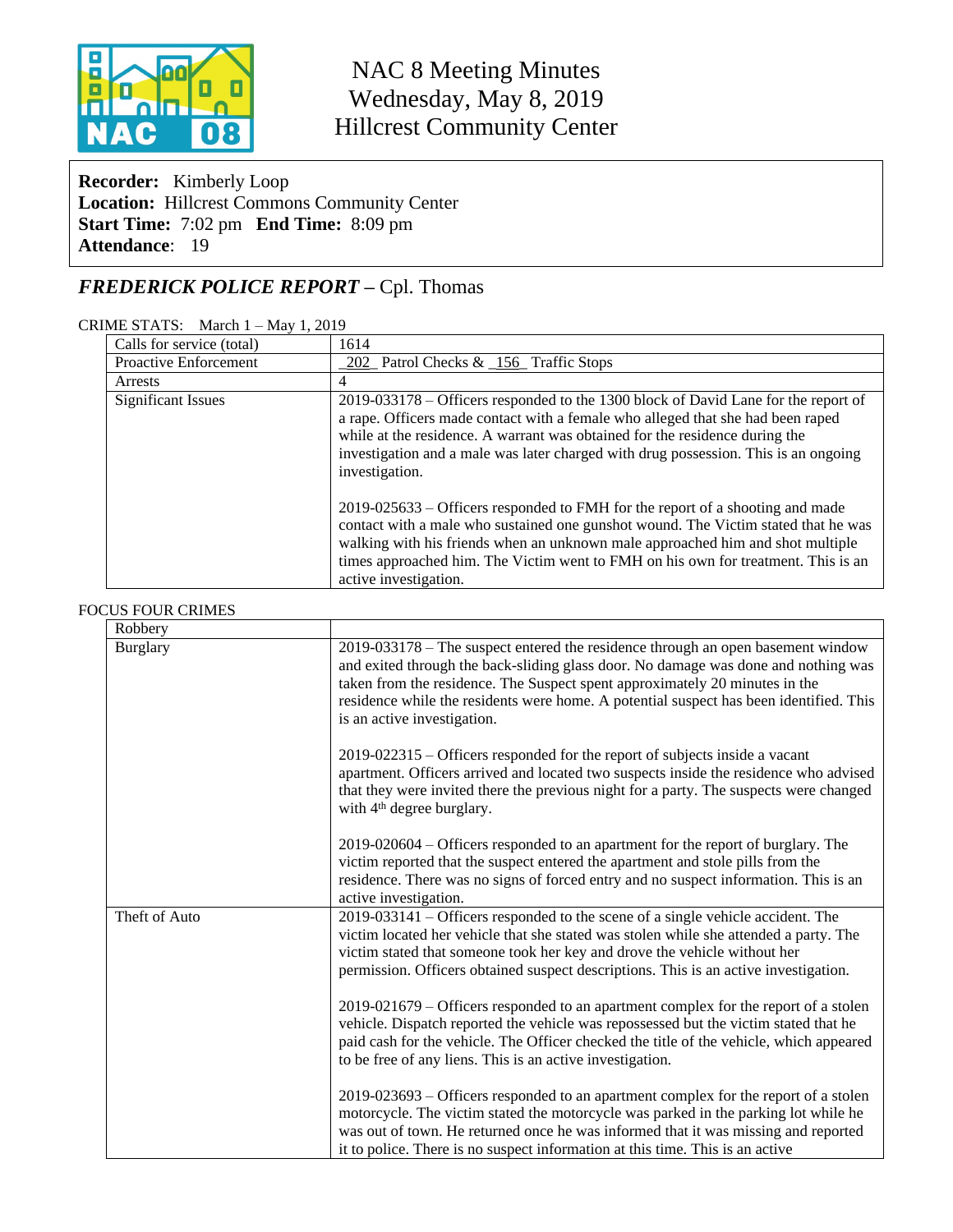|                 | investigation.                                                                                                                                                                                                                                                                                                                                                                                                                                              |
|-----------------|-------------------------------------------------------------------------------------------------------------------------------------------------------------------------------------------------------------------------------------------------------------------------------------------------------------------------------------------------------------------------------------------------------------------------------------------------------------|
| Theft from Auto | $2019-017503$ – The victim was awoken by their vehicle alarm sounding. The victim                                                                                                                                                                                                                                                                                                                                                                           |
|                 | observed a male suspect fleeing the area. There was no damage to the vehicle and                                                                                                                                                                                                                                                                                                                                                                            |
|                 | there was nothing missing.                                                                                                                                                                                                                                                                                                                                                                                                                                  |
|                 | 2019-030816 – Officers responded to a business that reported two of the company<br>vehicles had been broken into. The unknown suspect broke out windows in both<br>vehicles and stole tools from the vehicles. There is no suspect information at this<br>time. This is an open investigation.                                                                                                                                                              |
|                 | 2019-023336 – Officers responded area of Hillcrest Community Center for the report<br>of a theft from motor vehicle. The victim reported that they had lost their keys. When<br>they returned to their vehicle, they observed that someone had entered it and stolen<br>assorted personal items. Video surveillance showed three male suspects locating the<br>keys on the sidewalk. The video did not observe the theft. This is an open<br>investigation. |
|                 | $2019-032601$ – Officers responded to the report of a theft from motor vehicle.<br>Officers located a vehicle with the window broken out of it. Witnessed advised a<br>female suspect broke the window out of the vehicle. Witnesses told officers that the                                                                                                                                                                                                 |
|                 | female suspect and male owner were in a dispute earlier that morning. The male                                                                                                                                                                                                                                                                                                                                                                              |
|                 | owner was contacted and he advised he knew the female suspect. The owner reported                                                                                                                                                                                                                                                                                                                                                                           |
|                 | nothing taken and was referred to the district court commissioner for charges.                                                                                                                                                                                                                                                                                                                                                                              |

#### CRIME PATTERNS/TRENDS

| <b>Community Crime Notifications</b> |                                                                                       |
|--------------------------------------|---------------------------------------------------------------------------------------|
| FPD Updates                          | Hillcrest Drive Parking Complaint:                                                    |
|                                      | Hillcrest-45 parking complaints                                                       |
|                                      | Hill St-2 parking complaints                                                          |
|                                      | S Mccain-15 parking complaints                                                        |
|                                      | Orchard Way - 25 parking complaints                                                   |
|                                      | Pendleton Ct s/n -18 parking complaints                                               |
|                                      | Pendleton Dr. -20 parking complaints                                                  |
|                                      | <b>Blue Car Pumphouse:</b>                                                            |
|                                      | On 04/17 OFC Davies locate a blue 2009 Toyota Corolla bearing MD registration         |
|                                      | 3EGC05. The vehice was parked across from the halfway house. I made contact with      |
|                                      | the registered owner and advised him of the speeding complaint. The owner advised     |
|                                      | he would make sure he drove the speed limit. I located no other blue vehicles on      |
|                                      | Pumphouse Ct.                                                                         |
|                                      | David Lane Speeding Complaint:                                                        |
|                                      | Discuss speed box data.                                                               |
|                                      |                                                                                       |
|                                      | The below events occurred between $11/2018$ and now $(4/19)$                          |
|                                      | David Lane Vehicle accidents:                                                         |
|                                      | 11/11/2018: Hit and Run -2018-94340 (suspended)                                       |
|                                      | 11/22/2018: 1050PI - 2018-97261 (Driver at fault was Intoxicated; ACRS10)             |
|                                      | David Lane (1/1/19-5/1/19):                                                           |
|                                      | - 3 noise/ 1 follow up CFS at 1324                                                    |
|                                      | - No CDS/ drug complaints                                                             |
|                                      | - Warrant Service @ 1381 was served on 8/20/18                                        |
|                                      | Hunting Horn Lane:                                                                    |
|                                      | Contacted Frederick County Public Schools and spoke with transportation. They         |
|                                      | advised that they spoke with the two drivers believing they were related. They were   |
|                                      | told once about parking on city streets but they advised they would address it again. |
|                                      | Swallowtail Dr. @ Milkweed Ct.:                                                       |
|                                      | Vehicles have been moved.                                                             |
|                                      |                                                                                       |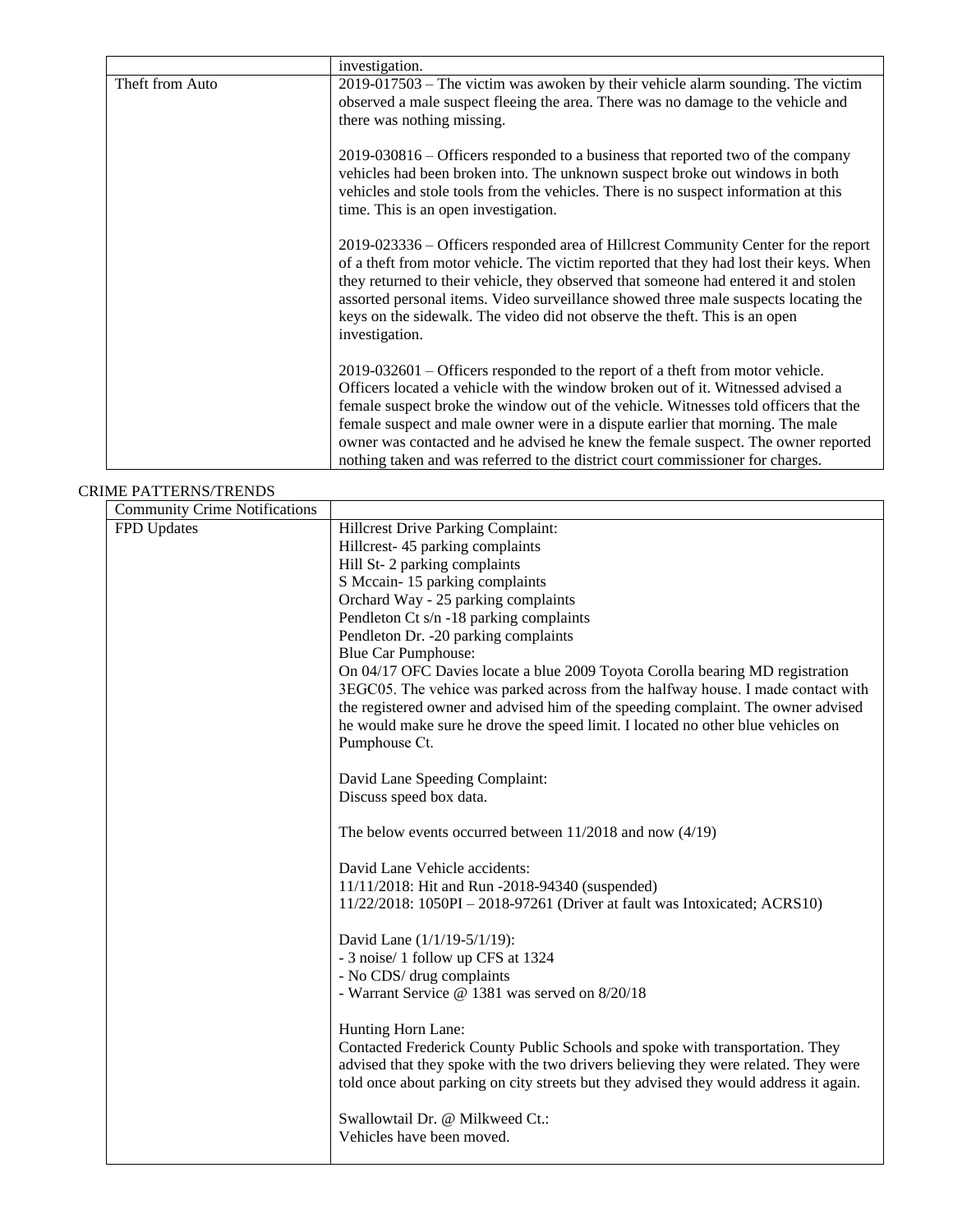|                           | Locus Ave Stop Sign:<br>Several selective enforcements were conducted in the area with violators being<br>identified, stopped and cited. United Health Care placed road closure signs in parking<br>lot greatly reducing the traffic passing through Locus Avenue.                                                                                                                                                                                                                                                                                                                                                                                                             |
|---------------------------|--------------------------------------------------------------------------------------------------------------------------------------------------------------------------------------------------------------------------------------------------------------------------------------------------------------------------------------------------------------------------------------------------------------------------------------------------------------------------------------------------------------------------------------------------------------------------------------------------------------------------------------------------------------------------------|
| <b>Community Concerns</b> | Golfview Park - loitering, vehicles, trash, lighting issues - City Parks & Rec will be<br>contacted. Request made for additional patrol checks.<br>Loud cars (modified mufflers, music, motorcycles etc) – Per FPD to enforce/ticket<br>must be an "observable offense" and are measured as "audible greater than 50ft".<br>NAC members asked if [property] owners are notified of issues/complaints and<br>whether different jurisdictions communicate? – Per FPD consistent complaints go<br>into a database and can be shared by coordinating jurisdictions. Owners are notified<br>after several issues/complaints; based on frequency [of calls] not severity [of calls]. |
| FPD Job Openings          | Entry level police officers & Lateral police officers                                                                                                                                                                                                                                                                                                                                                                                                                                                                                                                                                                                                                          |
| FPD In The Community      | April 13th @ 10 am – Interagency Basketball Game to benefit Friends of the CAC<br>April 24th 9-11 am – Coffee with a Cop at FCC, Student Center, Room H111<br>April 27th 10 am -2 pm – Drug Disposal Event at 6040 New Design Road                                                                                                                                                                                                                                                                                                                                                                                                                                             |

## *ENGINEERING –* Tierre Butler, City of Frederick

Tierre was on hand to discuss Iglesias Evangelica Palabra Viva Forest Conservation Plan. Required by City Land Management Code. Fee in Lieu not paid, developer is now required to mitigate .36 acres. This is not new, just Forest Conservation portion. Hearing will be May 13 with City Planning. No questions from NAC members except: Will there be ingress or egress along Hillcrest? Answer was no.

**LUCHPO ANNEX –** Bruce Dean, Linowes and Blocher LLP and Chris Smariga, Harris, Smariga & Associates

Property located next to WFMD/Grove Hill Road. Zoning R8, 8.52 acres. Annex = asking to extend City boundaries to include this parcel. Radio Station is not included (or interested) in annexation. Still need approval by Mayor and Board. Property was already in tier II annex area (City Plan). Sewer/water already available. Water to come from "other side" and will not increase post development. Residents concerned about well contamination. Home development is 3-4 years out (estimate). Residents also concerned about impact to schools, traffic. Notifications will go out to adjacent properties, NAC coordinators, radio station, as well as signage regarding hearing dates and times.

# *OLD BUSINESS*

- Residents continued discussion of  $2<sup>nd</sup>$  crosswalk being added to Butterfly Ridge.
- School zone light issues

### *NEW BUSINESS:*

NAC 8 project or event: Ideas solicited, possible Police/Fire appreciation event suggested..

# *SUGGESTIONS/COMMENTS/CONCERNS:*

- Please join the NAC 8 Facebook page
- Request made for Bob Smith to attend July meeting from Parks and Recreation
- Future topics/speaker requested: Fredericktown Mall brokerage

# *UPCOMING EVENTS:*

### *CONTACT INFORMATION:*

| NAC 8 Contact                                     | Susan Churchill<br>susanchur@hotmail.com<br><b>Scott Darby</b> |                        |              | sdarby $1601$ @ gmail.com |                                        |
|---------------------------------------------------|----------------------------------------------------------------|------------------------|--------------|---------------------------|----------------------------------------|
|                                                   | Lance English                                                  | lmenglish@comcast.net  |              |                           | Maureen English momenglish@comcast.net |
|                                                   | <b>Steven Stoyke</b>                                           | quemzeee2@aol.com      | Kim Loop     |                           | $\text{cm}$ s ervicing@gmail.com       |
| Michele Bowman, Community Outreach/NAC Specialist |                                                                |                        | 301-600-2091 |                           | mbowman@frederickmdpolice.org          |
| <b>Frederick Police Department</b>                |                                                                | Sgt. Steve Petruzzello | 240-674-7149 |                           | spetruzzello@frederickmdpolice.org     |
|                                                   |                                                                | Cpl. Justin Thomas     | 240-578-5073 |                           | jthomas@frederickmdpolice.org          |